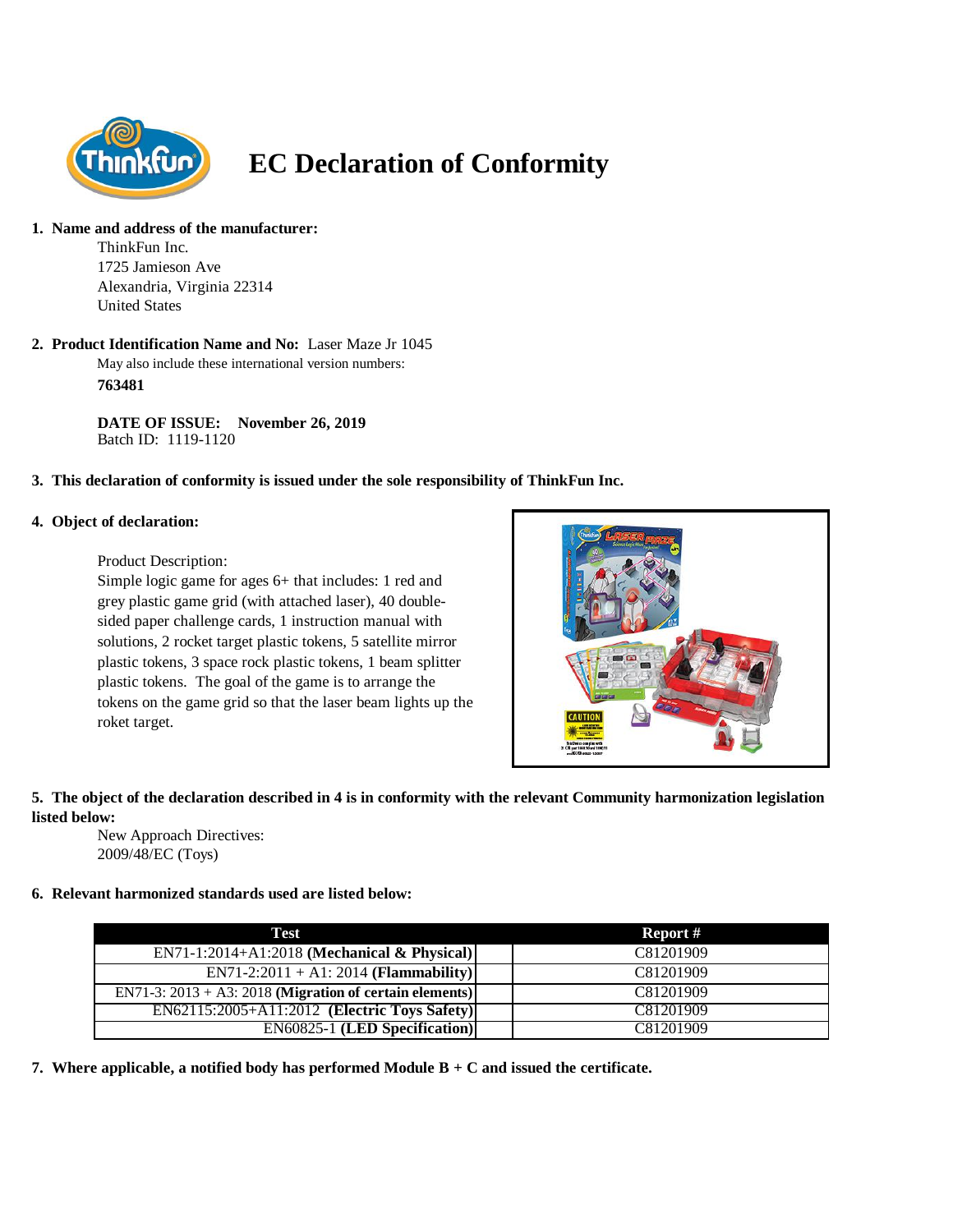#### **8. Additional Information:**

The object of declaration is also in conformity with the following standards/regulations:

| <b>Test</b>                                             | Report #  |
|---------------------------------------------------------|-----------|
| REACH Annex XVII (Cadmium)                              | C81201909 |
| <b>REACH Annex XVII (Phthalates)</b>                    | C81201909 |
| <b>REACH Annex XVII (Azo Dyes)</b>                      | C81201909 |
| 94/62/EC (Heavy Metals Requirements on Packaging        |           |
| and Packaging Waste)                                    | C81201909 |
| <b>EMC</b>                                              | C81201955 |
| 2006/66/EC (Heavy Metals in Batteries)                  | C81201909 |
| <b>RoHS</b>                                             | C81201955 |
| Determination Of Polycyclic Aromatic Hydrocarbon [Point |           |
| 50 Of The Annex XVII Of The Regulation (EC) No.         |           |
| 1907/2006 (REACH) With Further Amendment                | C81201909 |
| Determination Of Pentachlorophenol [Point 22 Of The     |           |
| Annex XVII Of The Regulation (EC) No. 1907/2006         |           |
| (REACH) With Further Amendment]                         | C81201909 |
| Determination Of Pentachlorophenol[German Ordinance     |           |
| on Prohibition of Chemical (ChemVerbotsV) Attachment    |           |
| 15]                                                     | C81201909 |
| Determination Of Benzene Content [Point 5 Of The Annex  |           |
| XVII Of The Regulation (EC) No. 1907/2006 (REACH)       |           |
| And Further Amendment]                                  | C81201909 |
| Determination Of HBCDD As Per Client's Specification.   | C81201909 |
| Determination Of PBBs & PBDEs Content As Per Client's   |           |
| Specification [(EU) No. 757/2010 And (EU) No.2016/293   |           |
| Amending Regulation (EC) No 850/2004 On Persistent      | C81201909 |
| [Bedarfsgegenständeverordnung Annex 1 (to § 3)]         |           |
| Substances which may not be used in the manufacture or  |           |
| treatment of certain consumer goods]                    | C81201909 |
| Determination Of Flame Retardant Content [Point]        |           |
| 4,7,8,44,45 Of The Annex XVII Of The Regulation (EC)    |           |
| No. 1907/2006 (REACH) With Further Amendment]           | C81201909 |
| Flame                                                   |           |
| Retardant (PBBs & PBDES) As Per Client's Specification  |           |
| w/ Reference to Chem. Verbots V                         |           |
| Regulation.                                             | C81201909 |
|                                                         |           |
|                                                         |           |
| ICES-003 Test                                           | C81201909 |
|                                                         |           |
| FCC Test                                                | C81201909 |
|                                                         |           |

Signed for and on behalf of ThinkFun Inc.

Latalue Japia  $\sqrt{2}$ 

Natalie Tapia, Product Safety